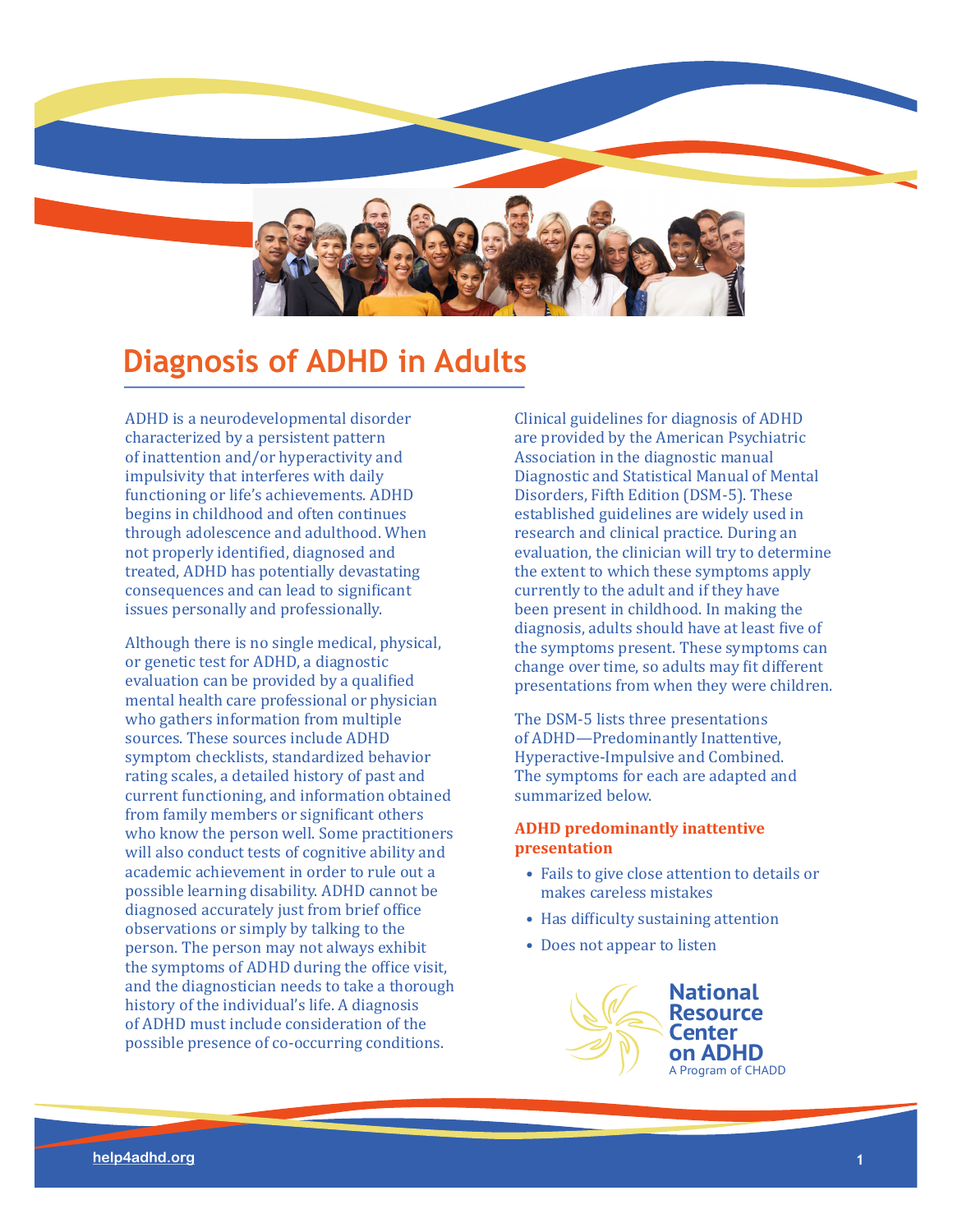- Struggles to follow through with suomansui
- Has difficulty with organization •
- Avoids or dislikes tasks requiring sustained mental effort
- Loses things •
- Is easily distracted •
- Is forgetful in daily activities •

# **ADHD predominantly hyperactiveimpulsive presentation**

- Fidgets with hands or feet or squirms in chair
- be Has difficulty remaining seated
- Runs about or climbs excessively in children; extreme restlessness in adults
- Difficulty engaging in activities quietly •
- Acts as if driven by a motor; adults will often feel inside as if they are driven by a motor
- $\sqrt{2}$  Talks excessively
- Blurts out answers before questions have been completed
- or Difficulty waiting to gaing turns
- $\mathbf s$  interrupts or produce space  $\mathbf s$



# **ADHD combined presentation**

The individual meets the criteria for both • inattention and hyperactive-impulsive ADHD presentations.

A diagnosis of ADHD is determined by the clinician based on the number and severity pue swoadwas jo uoiaenp aquis swoadwas jo the degree to which these symptoms cause

impairment in various pilj en various and the variety as home, school or work; with friends or relatives; or in other activities). It is possible to meet diagnostic criteria for ADHD without any symptoms of hyperactivity and impulsivity. The clinician must further determine if these symptoms are caused by other conditions, or are influenced by co-existing conditions.

Several of the symptoms must have been present prior to age 12. This generally requires corroboration by a parent or some other informant. It is important to note that presence of significant impairment in at the least two major settings of the person's life is Impairment central to the diagnosis of ADHD. refers to how ADHD interferes with an individual's life. Examples of impairment include losing a job because of ADHD symptoms, experiencing excessive conflict and distress in a marriage, getting into financial tronple pecanze of impulsive spending, failure to pay bills in a timely manner or being put on academic probation in college due to failing grades. If the individual exhibits a number of ADHD symptoms put they app to not cause significant impairment, sylon may not meet the criteria to be diagnosed with ADHD as a clinical disorder.

## **Internet self-rating scales**

There are many Internet sites about ADHD that offer various types of questionnaires and lists of symptoms. Most of these questionnaires are not standardized or scientifically validated and should not be used to self-diagnose or to diagnose others with ADHD. A valid diagnosis can only be provided by a qualified, licensed professional.

## **Who is qualified to diagnose ADHD?**

For adults, an ADHD diagnostic evaluation should be conducted by a licensed mental health professional or a physician. These professionals include clinical psychologists, physicians (psychiatrist, neurologist, family doctor or other type of physician) or clinical social workers.

Whichever type of professional is chosen, it is important to ask about their training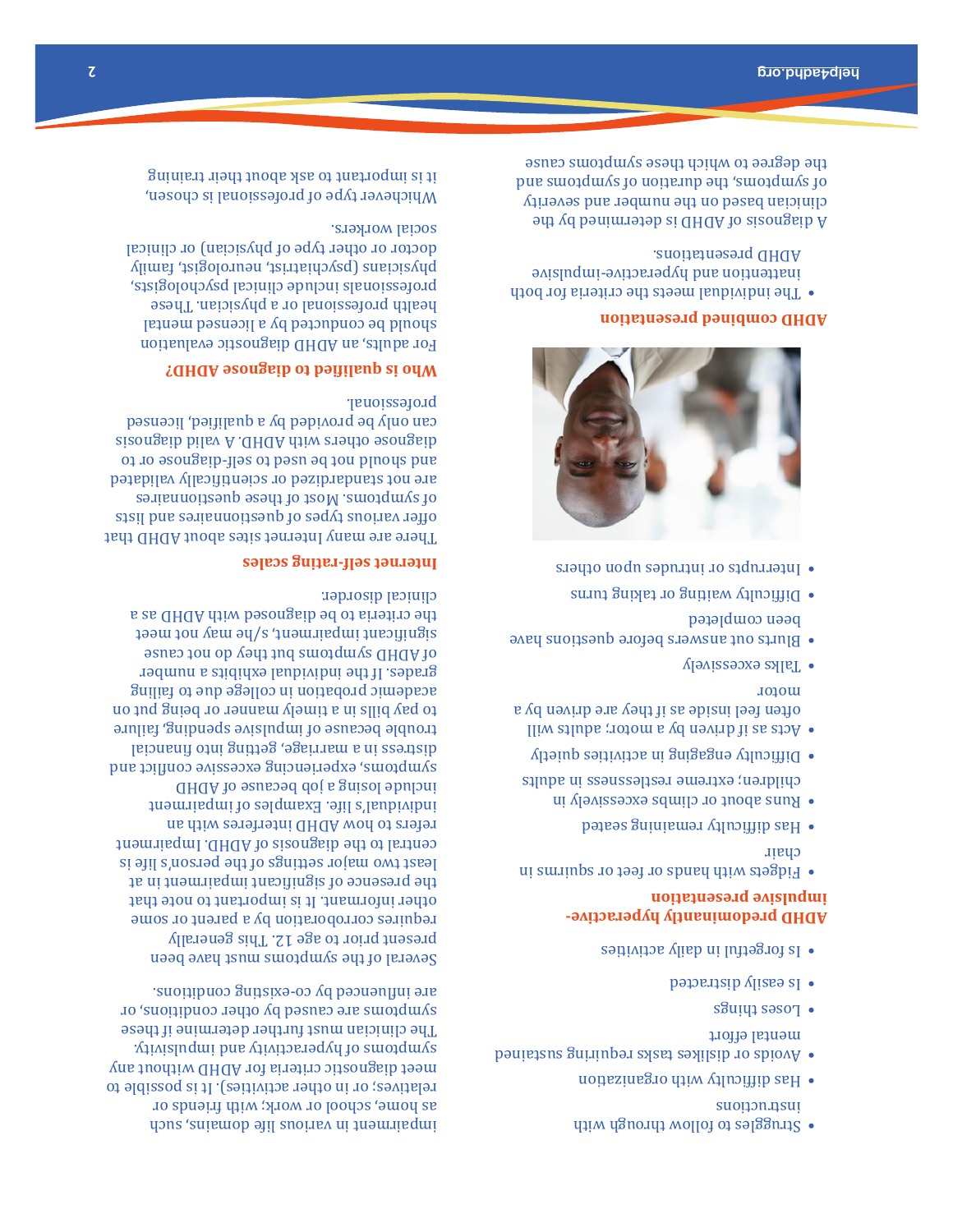### **ADHD Facts:**

- Attention-Deficit/Hyperactivity Disorder (ADHD) is a neurodevelopmental disorder characterized by a persistent pattern of inattention and/or hyperactivity and impulsivity that interferes with daily functioning and life's achievements.
- ADHD affects 17 million people of every age, gender, IQ, religion and socioeconomic background across the United States.
- Despite overwhelming scientifc evidence—endorsed by the most prestigious medical organizations in the world—there is still a lot of inaccurate information circulating, leading to confusion and doubt among uninformed or misinformed audiences as to the validity of ADHD.
- ADHD and ADD are one and the same. The only difference within ADHD is that some individuals have hyperactivity and some do not. The term ADD is no longer used.
- Among adults with ADHD, there is lower educational achievement and career attainment, co-occurring psychiatric disorders, and higher suicide rates.
- For adults with ADHD, more than 80% have at least one other disorder, more than 50% have two, and more than 33% have at least three other disorders. These disorders include depression, anxiety, oppositional defant disorder, conduct disorder, and alcohol and drug use disorders.
- ADHD is highly manageable with an individualized, multimodal treatment approach that can include behavioral interventions, parent/patient training, educational support, and medication.

and experience in working with adults with ADHD. Many times the professional's level of knowledge and expertise about adult ADHD is more important for obtaining an accurate diagnosis and effective treatment plan than the type of professional degree. Qualified professionals are usually willing to provide information about their training and experience with adults with ADHD. Reluctance to provide such information in response to reasonable requests should be regarded with suspicion and may be an indicator that the individual should seek out a different professional.

## **How do I find a professional qualified to diagnose ADHD?**

Ask your personal physician for a referral to a health care professional in your community who is qualified to perform ADHD evaluations for adults. It may also be helpful to call a local university-based hospital, a medical school or a graduate school in psychology for recommendations. If there is an ADHD support group in your area, it may be very helpful to go there and talk with the people attending the group. Chances are that many of them have worked with one or more professionals in your community and can provide information about them. Most insurance plans list professionals by specialty and can assist those who participate in their plans to find a health care professional. Finally, there are many internet sites that list providers of ADHD services, including CHADD's professional directory.

## **How do I know if I need an evaluation for ADHD?**

Most adults who seek an evaluation for ADHD experience significant problems in one or more areas of living. The following are some of the most common problems:

- Inconsistent performance in jobs or careers; losing or quitting jobs frequently
- History of academic and/or career underachievement
- Poor ability to manage day-to-day responsibilities, such as completing household chores, maintenance tasks,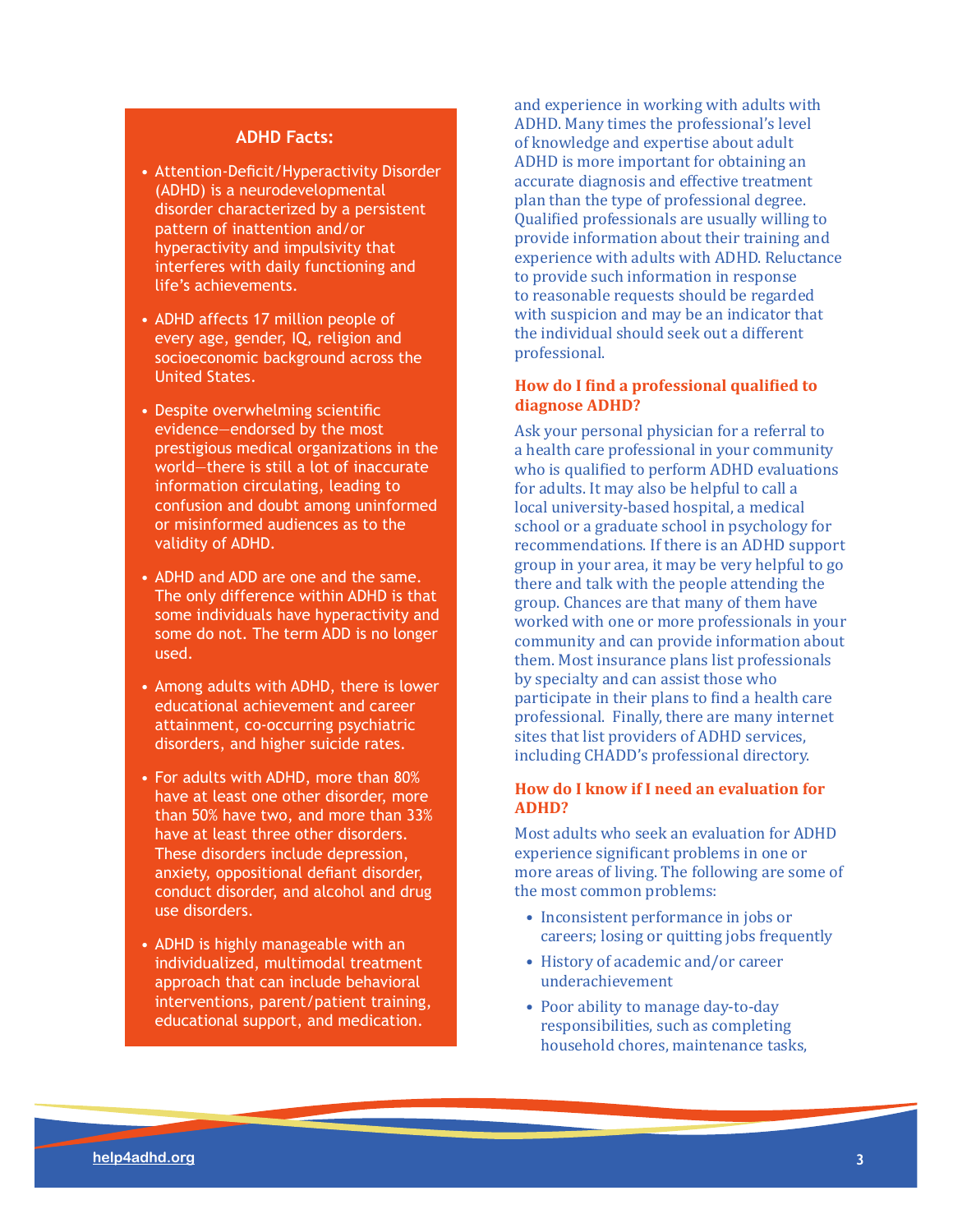paying bills or organizing things

- Relationship problems due to not combjeting tasks
- Forgetting important things or getting sguidt nonim ravo vlisse tasqu
- Chronic stress and worry due to failure to accomplish goals and meet responsibilities
- Chronic and intense feelings of frustration, guilt or blame

A qualified professional can determine if these problems are due to ADHD, some other canze or a compination of causes. Although some ADHD symptoms are evident since childhood, some individual may not ease to determine the manufology and the state and the state may be a state experience significant problems until later in life. Some very bright and talented individuals, for example, are able to compensate for their experience and do not experience significant problems until high school, college or in pursuit of their career. In other cases, parents may have provided a highly protective, environment and supportive environment, the sword minimipol in the sumple of an analysis of the sumple is an until the individual has begun to live independently as a young adult.

#### **How should I prepare for the evaluation?**

Most people are a little nervous and apprehensive about being evaluated for any type of condition such as ADHD. This normal suodus dots tou bluous bus lemnou si seeking an evaluation if s/he is having si GHGA bns eill ni emeldorq theoringis anabected. Unfortunately, some of the common misperceptions about ADHD, such as "it only occurs in children" or "the person is just looking for an excuse," make many people reluctant to seek help.

Many professionals find it helpful to review old report cards and other school records dating pack to kindergarten or even the preschool years. If such records are available, they should be brought to the first appointment. Copies psigological suoiverq vns previous from any presents from any present of reports  $\alpha$ testing should also be brought to the appointment. For adults who experience problems in the workplace, job evaluations should be brought for review if available.

Many professionals will ask the individual to complete and return questionnaires before the evaluation and to identify a spouse or other family member who can also participate in parts of the evaluation. Timely completion and return of the questionnaires will expedite the evaluation.



#### **What is a comprehensive evaluation?**

Although different clinicians will vary what in their procedures and testing some materials, certain protocols are considered essential for a comprehensive evaluation. These include a thorough diagnostic interview, information independent sources spoken as the spouse or other family members, DSM-5 symptom checklists, standardized behavior rating scales for ADHD and other types of psychometric testing as deemed necessary by the clinician. These are discussed in more detail below.

## **The diagnostic interview: ADHD symptoms**

The single most important part of a e si noitsuleve ADHD evaluation is a structured or semi-structured interview, which individual. provides a detailed history of the  $\alpha$ paujument asks a pre-defermined, standardized set of questions in order to increase reliability and decrease the chances that a different interviewer would come up with different conclusions. The clinician covers a broad range of topics, discusses relevant issues in detail and asks follow-up ensure that all areas of interest questions to are covered. The examiner will review the criteria for ADHD and determine diagnostic how many of them apply to the individual, poth at the present time and since childhood. interviewer will further determine the The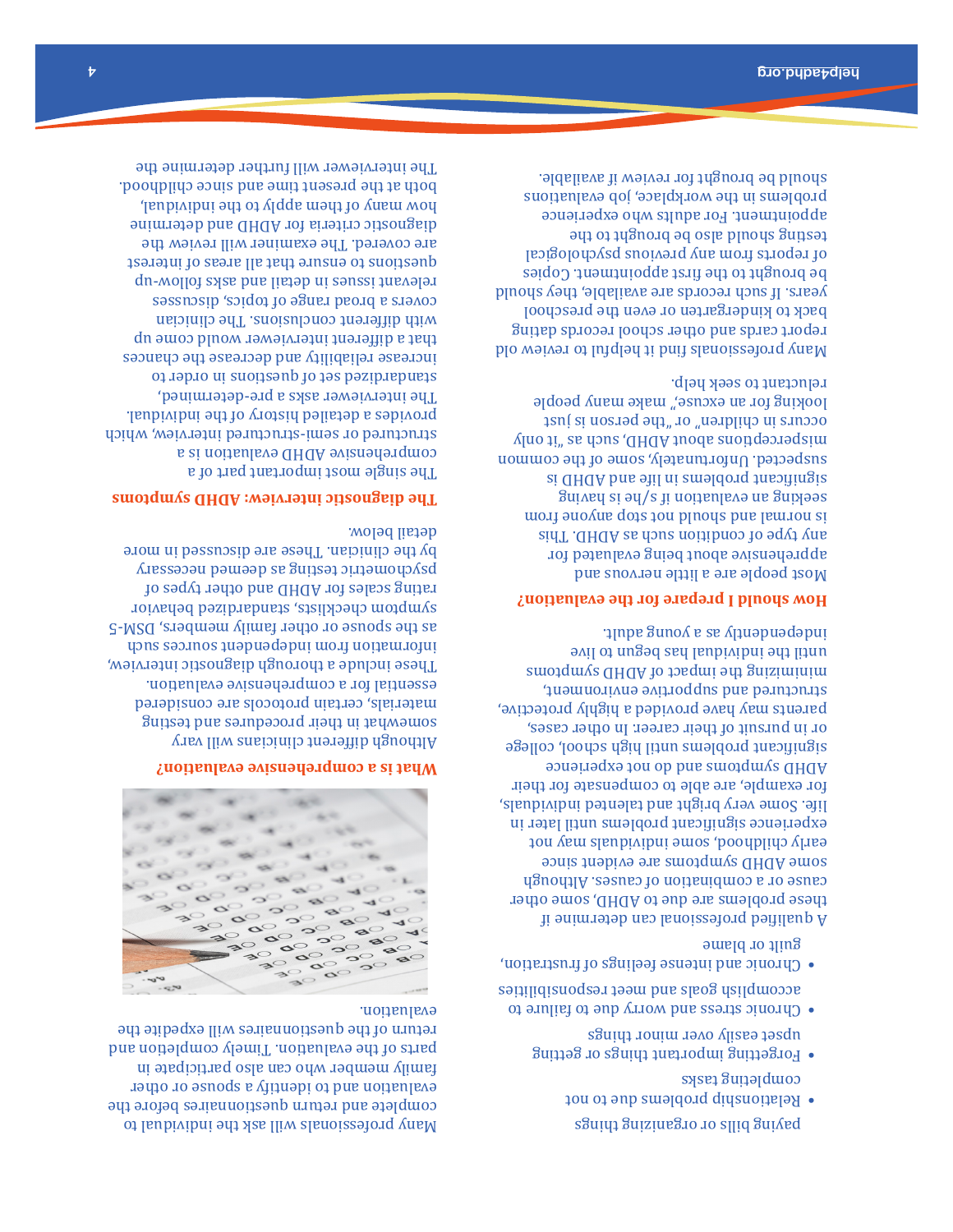extent to which these ADHD symptoms are interfering with the individual's life.



## **The diagnostic interview: screening for other psychiatric disorders**

The examiner will also conduct a detailed review to see if other psychiatric disorders that may resemble ADHD or commonly co-exist with ADHD are present. ADHD rarely occurs alone, and research has shown that more than two-thirds of people with ADHD have one or more co-existing conditions. The most common include depression, anxiety disorders, learning disabilities and substance use disorders. Many of these conditions have symptoms that can mimic ADHD symptoms, and may, in fact, be mistaken for ADHD. A comprehensive evaluation includes screening for co-existing conditions. When one or more co-existing conditions are present along with ADHD, it is essential that all are diagnosed and treated. Failure to treat co-existing conditions often leads to failure in treating the ADHD. And, crucially, when the ADHD symptoms are a secondary consequence of depression, anxiety or some other psychiatric disorder, failure to detect this can result in incorrect treatment of the individual for ADHD. Other times, treating the ADHD will eliminate the other disorder and the need to treat it independently of ADHD.

The examiner is also likely to ask questions about the person's history of health, development going back to early childhood, academic and work experience, driving history, drug and alcohol abuse, family and/or marital life and social history. The examiner will look for patterns that are typical in individuals with ADHD and also try to determine if factors

other than ADHD may be causing symptoms that look like ADHD.

#### **Participation of loved ones**

It is also essential for the clinician to interview one or more independent sources, usually a significant other (spouse, family member, parent or partner) who knows the person well. This procedure is not to question the person's honesty, but rather to gather additional information. Many adults with ADHD have a spotty or poor memory of their past, particularly from childhood. They may recall specific details but forget diagnoses they were given or problems they encountered. Thus, the clinician may request that the individual being evaluated have his or her parents fill out a retrospective ADHD profile describing childhood behavior.

Many adults with ADHD may also have a limited awareness of how ADHD-related behaviors cause problems for them and have impact on others. In the case of married or cohabitating couples, it is to the couple's advantage for the clinician to interview them together when reviewing the ADHD symptoms. This procedure helps the non-ADHD spouse or partner develop an accurate understanding and an empathetic attitude concerning the impact of ADHD symptoms on the relationship, setting the stage for improving the relationship after the diagnostic process has been completed. If it is not possible to interview the loved ones, having them fill out checklists of symptoms is a good alternative.

Many adults with ADHD may feel deeply frustrated and embarrassed by the ongoing problems caused by the disorder. It is very important that the person being evaluated discuss these problems openly and honestly and not hold back information due to feelings of shame or fear of criticism. The quality of the evaluation and the accuracy of the diagnosis and treatment recommendations will be largely determined by the accuracy of the information provided to the examiner.

#### **Standardized behavior rating scales**

A comprehensive evaluation can include